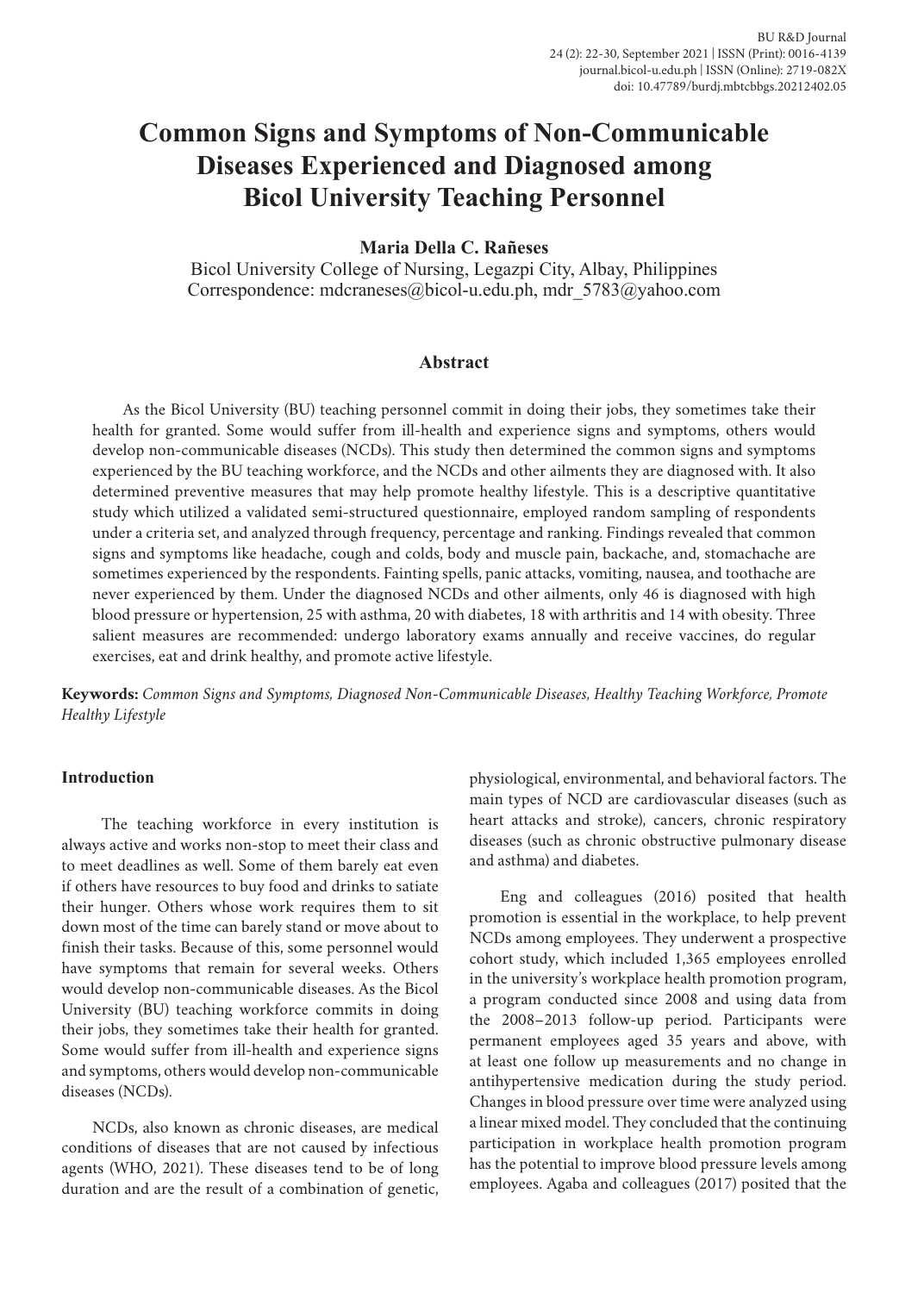BU R&D Journal, Vol. 24, September 2021 ISSN (Print): 0016-4139 | ISSN (Online): 2719-082X journal.bicol-u.edu.ph

incidence of NCDs is rising globally, with its attendant morbidity and mortality, especially in developing countries. Their study then evaluated the prevalence of NCDs and their risk factors among members of a university community. All employees of the university were invited to the university Health Clinic for screening, using the World Health Organization's STEPwise approach to NCDs. The study identified that NCDs and their modifiable risk factors are highly prevalent in this community. Workplace policy to support the adoption of healthy living is needed.

The Department of Labor and Employment or DOLE through Department Order 184 sets mandatory occupation safety and health standards in all workplaces to address health risks and ensure safe working conditions in offices (DOLE: Bureau of Labor Relations, 2017). Sedentary work or prolonged sitting while working poses threats to workers as it can lead to high blood pressure, heart disease, anxiety, musculoskeletal disorders and other health problems (Prince *et al*., 2017). Under the order, employers must provide workers with regular 5-min breaks every two hours from sitting time. This present study aims to achieve the same: to develop a similar policy that would ensure prevention of illness and promotion of health among the workforce in Bicol University. In this study, NCD's referred to diseases diagnosed by a registered medical doctor that are classified as a non-communicable disease. Therefore, this study focused on the common signs and symptoms experienced, and the NCDs the teaching personnel of Bicol University are diagnosed with. The study also recommended preventive measures that may help promote healthy lifestyle.

## **Materials and Methods**

This descriptive quantitative survey-type study employed stratified random sampling of respondents qualified under the following inclusion criteria: a) those who have been in the university for at least one year, b) those who are in permanent status, and c) those who were willing to participate during the data gathering period. A list of BU teaching personnel's total population was requested from the BU Human Resource Management Office (BUHRMO) in November 2018. From a total population size of 551, a sample size of 172 respondents were taken (Table 1). The study utilized a semi-structured survey questionnaire previously validated by selected teaching personnel from BU College of Nursing and BU Tabaco Campus, those who were not part of the sampled

number of respondents. The questionnaire was tailored from a focus group discussion (FGD) participated by selected staff from the College of Nursing, College of Medicine, and Institute of Physical Education, Sports and Recreation. It consists of 4 parts: 1) Socio-demographic profile, 2) Common health habits and lifestyle choices, 3) Signs/symptoms and diagnosed non-communicable disease (NCDs) and other ailments, and 4) Possible preventive measures for NCDs. The signs and symptoms noted are those that the respondents experienced for the last twelve months while the diagnosed NCDs are those that have been clinically diagnosed by a registered medical doctor. Interview among the participants was also conducted to triangulate the data.

During the actual data gathering, the researcher requested the respondents to read, understand and sign the Informed Consent. After the data gathering, the data

**Table 1.** Respondents of the Study

|                | <b>BU Teaching Personnel</b> |                    |  |
|----------------|------------------------------|--------------------|--|
| Unit/College   | <b>Total Population</b>      | <b>Sample Size</b> |  |
| Main Campus    |                              |                    |  |
| <b>BUCM</b>    | 13                           | $\overline{4}$     |  |
| <b>BUCE</b>    | 72                           | 22                 |  |
| <b>BUIPESR</b> | 11                           | 3                  |  |
| <b>BUGS</b>    | $\overline{c}$               | 1                  |  |
| <b>BUCAL</b>   | 41                           | 12                 |  |
| <b>BUCN</b>    | 25                           | 8                  |  |
| <b>BUCS</b>    | 56                           | 17                 |  |
| East Campus    |                              |                    |  |
| <b>BUCIT</b>   | 37                           | 12                 |  |
| <b>BUCENG</b>  | 40                           | 13                 |  |
| <b>BUIA</b>    | 8                            | 3                  |  |
| <b>BURDMD</b>  | 15                           | 5                  |  |
| <b>BUEMD</b>   | 7                            | $\overline{c}$     |  |
| Daraga Campus  |                              |                    |  |
| <b>BUCSSP</b>  | 35                           | 11                 |  |
| <b>BUCBEM</b>  | 34                           | 11                 |  |
| <b>BUTC</b>    | 39                           | 12                 |  |
| <b>BUCAF</b>   | 50                           | 16                 |  |
| <b>BUPC</b>    | 59                           | 18                 |  |
| <b>BUGC</b>    | 7                            | $\overline{2}$     |  |
| Total          | 551                          | 172                |  |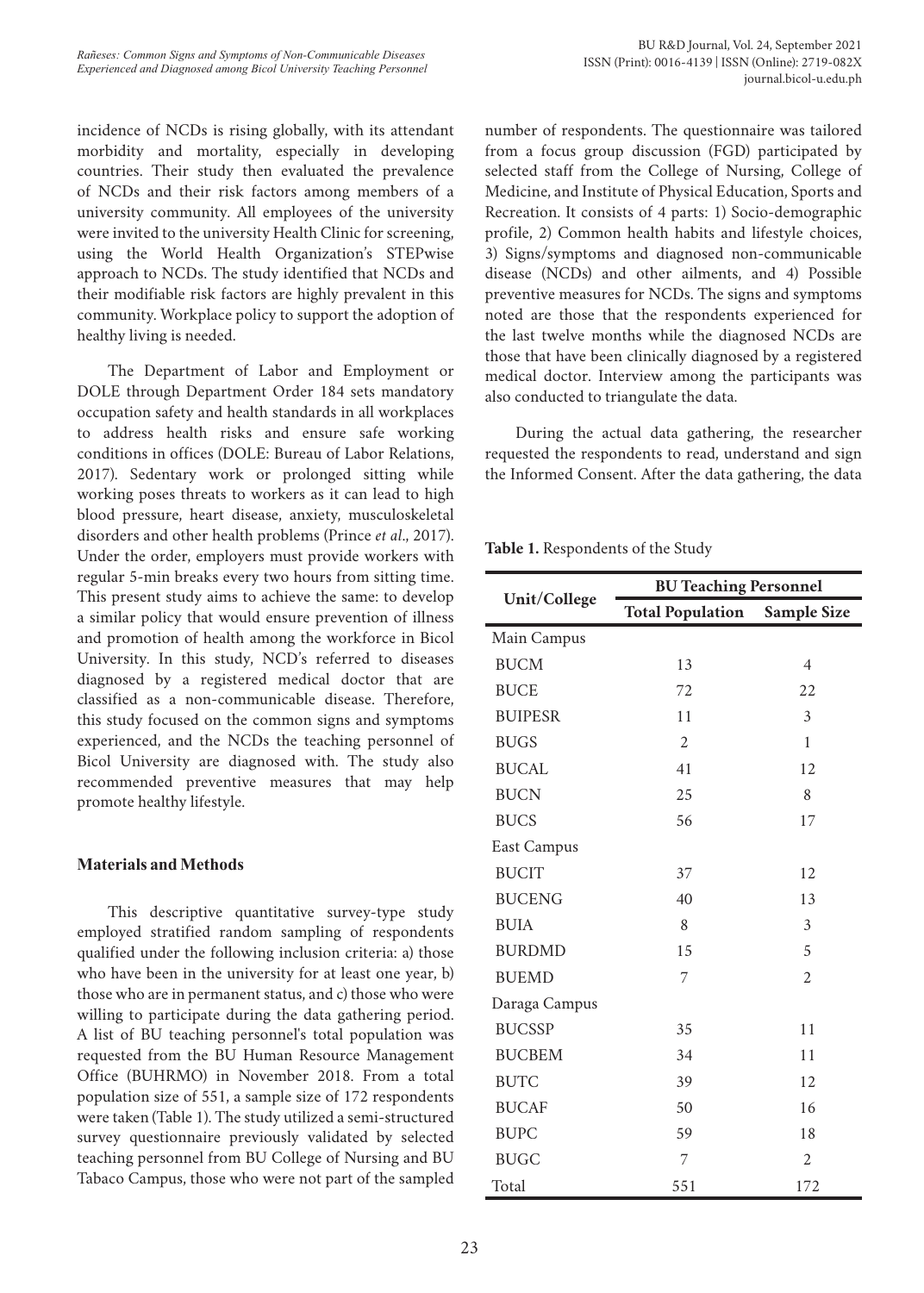were collated, tabulated, and analyzed through descriptive statistics such as frequency, percentage and rank.

## **Results and Discussion**

# *The Common Signs and Symptoms Experienced by the BU teaching Workforce*

Findings revealed that the common signs and symptoms experienced by the teaching workforce of Bicol University, while working in school, were marked with higher frequencies under sometimes (Figure 1a). The first five signs and symptoms marked with Sometimes by the respondents are headache, cough and colds, body and muscle pain, backache, and stomachache. In a study by Petit and colleagues (2015), it was found out that production of glycogen, a substance that is considered as storage of energy, is increased during sleep. This glycogen is then utilized during wakefulness in order to meet the energy demands of the brain. Lack of sleep leads to a decrease in the production of glycogen which causes a disturbance in the electrophysiological activity of the brain causing headaches and migraines. A teacher's work involves not only teaching students, but also preparing for classes, evaluating the work of students, and participating in various school activities and programmes. These make them vulnerable to physical and mental health problems. Due to this, it was noted in a study that school teacher is one of the occupation group that is indicated to be at a high risk of musculoskeletal disorders (Alias *et al*., 2020).

Headache is the symptom which was marked with the highest frequency of 154 or 89.53% under sometimes. This implies that BU teachers, even though they are beset with various academic challenges, only sometimes suffer from headache. According to one respondent, he sometimes suffer from headache when he fails to eat lunch especially when his classes ends way after 12:00 noon. Additionally, another respondent verbalized that he suffers from headache when he works in front of the computer the entire day.

Cough and colds are also Sometimes experienced by the respondents with a frequency of 141 or 81.98%. A cough, also known as tussis, is a voluntary or involuntary act that clears the throat and breathing passage of foreign particles, microbes, irritants, fluids, and mucus; it is a rapid expulsion of air from the lungs (Nordqvist, 2017). Coughing can be done deliberately or as part of a reflex. Coughing may be a sign of a serious illness, nevertheless, it can clear up without medical treatment. Common colds are the most common organism of all respiratory illnesses

and are the leading cause of physician consultations or hospital visits, as well as absenteeism from work and education. Common cold continues to be a major burden on society, economically and socially (Bomar, 2020). Cough and colds can make a teaching personnel feel really lousy to work and suffering from it affects their teaching performance. It may be best to do necessary precautions to avoid acquiring such. The teaching workforce and the other personnel of BU may avoid catching cough and colds by avoiding close contact with someone infected with a cold, eating plenty of vitamin-rich fruits and vegetables to help keep the immune system strong, and by washing hands regularly.

Body and muscle pain had a frequency of 132 or 76.74% in Sometimes. It was mentioned by a respondent that he suffered from mild muscle pain after a basketball game. He said it must have been brought about by the ball activities with his friends which he seldom do in recent months. Other times, he said his muscle pain comes with muscle cramps.

The pains and cramps may be resolved even without medical attention (Morrison, 2018). Other times, muscle aches may also be a sign of an underlying illness. Hence, the respondent pointed out that after two to three days, the muscle pain was relieved when he continued to do simple muscle exercises. Indeed, the BU teaching personnel may do exercises, not just ball activities, on a regular basis, so that doing sudden physical activities after a day's work will not lead to stiff and sore muscles. If other personnel do not have time for physical fitness exercises, they may do some muscle stretching in between their work schedule to avoid stiffness and soreness.

Backache had a frequency of 122 or 70.93%, also under Sometimes. A lady teaching personnel said that she experiences backache at times when she encodes several documents on her laptop. It is then advised that employees must make sure to sport good posture while working at the computer. According to National Institute of Neurological Disorders and Stroke (2019), short-term back pain lasts from a couple of days to several weeks. Lower back pain is most frequently acute. Within a few days of self-care, it appears to settle on its own and there is no residual loss of work. In several cases, it takes several months for the signs to vanish.

Stomachache had a frequency of 112 or 65.12% in Sometimes. A lady respondent verbalized that she sometimes suffer from stomachache after a stressful major activity in school because of her role as committee chair on reception. She said she usually feels it after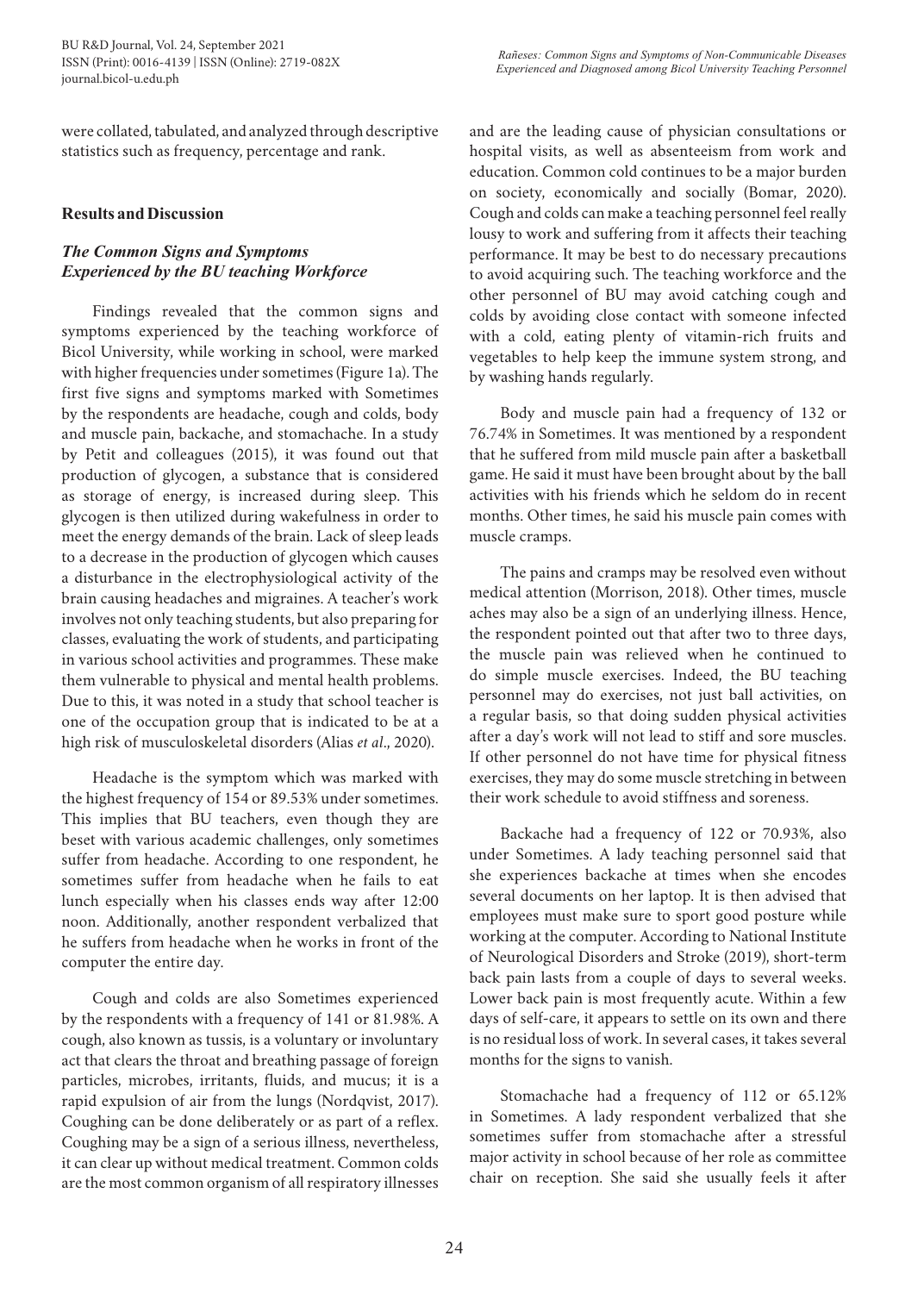

**Figure 1a.** Common signs and symptoms experienced by Bicol University teaching personnel.



**Figure 1b.** Common signs and symptoms experienced by Bicol University teaching personnel.

returning home from the hectic schedule of the said activity, although she stressed that the pain in her stomach is more of a heartburn. Stress may induce both beneficial and harmful effects (Yaribeygi *et al*., 2017). The beneficial effects of stress involve preserving homeostasis of cells/ species, which leads to continued survival.

In Figure 1b, the indicators with the highest frequencies under Sometimes are : Worry with a frequency of 120 or 69.77%, followed by Feeling Extremely Happy with a frequency of 102 or 59.30%, then Overthinking, with a frequency of 98 or 56.98%, also Wants to be Alone with 92 or 53.49%, and Feeling Extremely Sad with 88 or 51.16%. According to Morin (2018), overthinking everything can be debilitating. It happens when a person beat himself up for what he made last week, or he frets about how he is going to succeed tomorrow. The inability to get that "thing" out of the head leaves the person in a constant state of anguish. Everyone overthinks a situation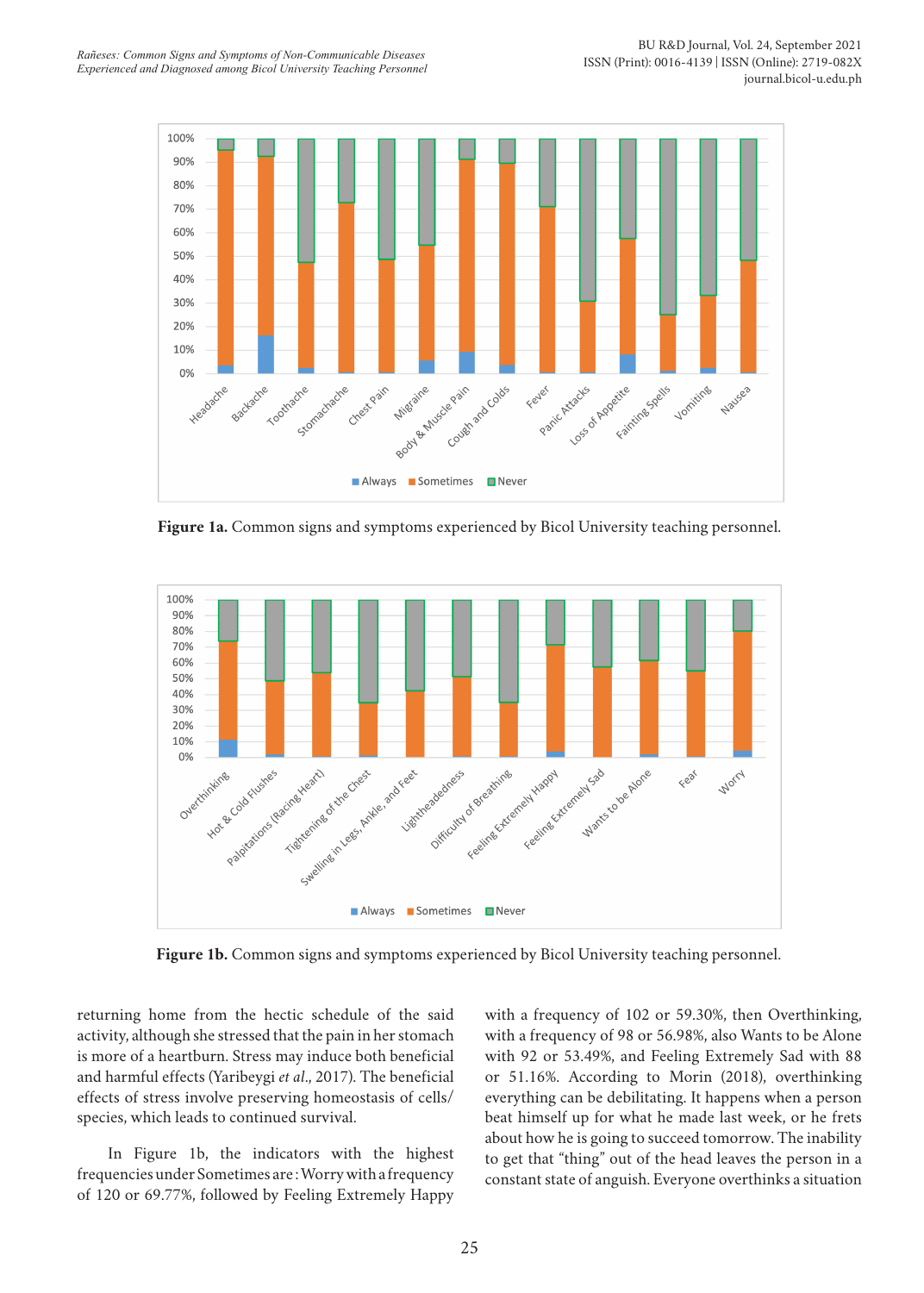occasionally. However, if a person is a true over-thinker, he will struggle to quiet the constant barrage of thoughts. Overthinking is more than just a nuisance, studies show thinking too much can take a serious toll on your wellbeing (Morin 2018).

Although worry was marked as Sometimes, it is a relevant finding especially because 120 or 69.77% said they Sometimes experience it. Worrying cannot be controlled by some teaching personnel especially when deadlines are looming in. It is predominantly verbal, as if talking to oneself about possible negative outcomes. In the study of Hirsch and colleagues (2012), they postulated that it is disconcerting to think about negative (worryrelated) rather than positive issues. It may be especially beneficial to promote representations of alternative positive results by contrasting in affective valence with the usual negative aspects of concern. In the university, teaching personnel worry much when accreditations are in the offing. A male respondent revealed that it worries him when they submit their institute for accreditation, but they have to do it as his department is a salient part of the university.

Some personnel Sometimes feel extremely happy when they attain success in their undertakings, thereby, feeling extremely happy attained a frequency of 102 or 59.30%. One respondent revealed that they felt extremely happy when their activity with alumni came out really successful especially because many alumni came and actively participated. She said that other occasions were not as successful, hence they had such feelings of extreme joy.

Consequently, it has been generally noted that the respondents and other teaching employees in the university experience less of these aforementioned common signs and symptoms shown in Table 2. It is common knowledge that the teaching personnel in the university, the teachers in college, have a great impact on their students. In the process, they face many challenges. These challenges may result in low back, neck and shoulder pain, tired feet, aching legs, headaches, insomnia and stress. Often, the number one concern for teachers is back pain when standing. If they experience it, seeing the doctor is important. The university clinic and the university physician are accessible in the main campus. They can visit the clinic any time, or if and when they experience any abnormal feelings or situations. The university clinic personnel also have schedules in visiting the external campuses. The teaching personnel assigned in the external campuses may be able to consult as well.

# *The NCDs and other ailments the personnel are diagnosed with*

From among the thirteen diseases listed on Table 3, it is good to note that none of the frequencies went beyond 50, nor did the percentage reach 50%. It shows that only a few respondents are suffering from NCDs.

The indicator with the highest frequency of 46 or 26.74% is high blood pressure or hypertension. Hypertension is the most important modifiable risk factor for all-cause morbidity and mortality worldwide and is associated with increased risk of cardiovascular disease (Oparil *et al*., 2018).

 Fewer than half of those with hypertension are aware of their condition; and many others are aware but not treated or inadequately treated. Successful treatment of hypertension reduces the global burden of disease and mortality. Modifications in lifestyle and prescribed medications can lower blood pressure and decrease the risk of health complications (Carey *et al*., 2018). The combined genetic, environmental, and social determinants are responsible for hypertension, the leading risk factor for cardiovascular disease. Out of all the factors, lifestyle is the major determinant for the development of hypertension. With regards to lifestyle, food high in salt and sugar tend to increase blood volume and its viscosity by attracting water inwards the blood vessel. Teaching personnel are prone to having an inappropriate eating habits and lifestyle. The reasons for this could be due to lack of food variety in cafeterias, lack of time to prepare for a more nutritious food, to satisfy ones' palate in order to relieve stress, and peer pressure.

The second prevalent disease among the respondents is asthma, with a frequency of 25 0r 14.53%. Asthma is a common long-term inflammatory condition of the pulmonary airways (WHO, 2011). Asthma is a widespread chronic condition globally and that affects about more than 339 million people had Asthma globally in 2016. It is the most prevalent childhood chronic disease, affecting an estimated 7 million children. The pathophysiology of asthma is complicated. It includes inflammation of the airway, occasional obstruction of airflow and bronchial hyper-responsiveness (Morris, 2019). Symptoms include episodes of wheezing, coughing, chest tightness, and shortness of breath. A respondent revealed that when the weather changes, her asthma would suddenly become active. She said she prefers to rest at home when experiencing asthma attacks. She added that she has a maintaining medicine, a metered inhaler, for her ailment.

Diabetes came out with the third highest frequency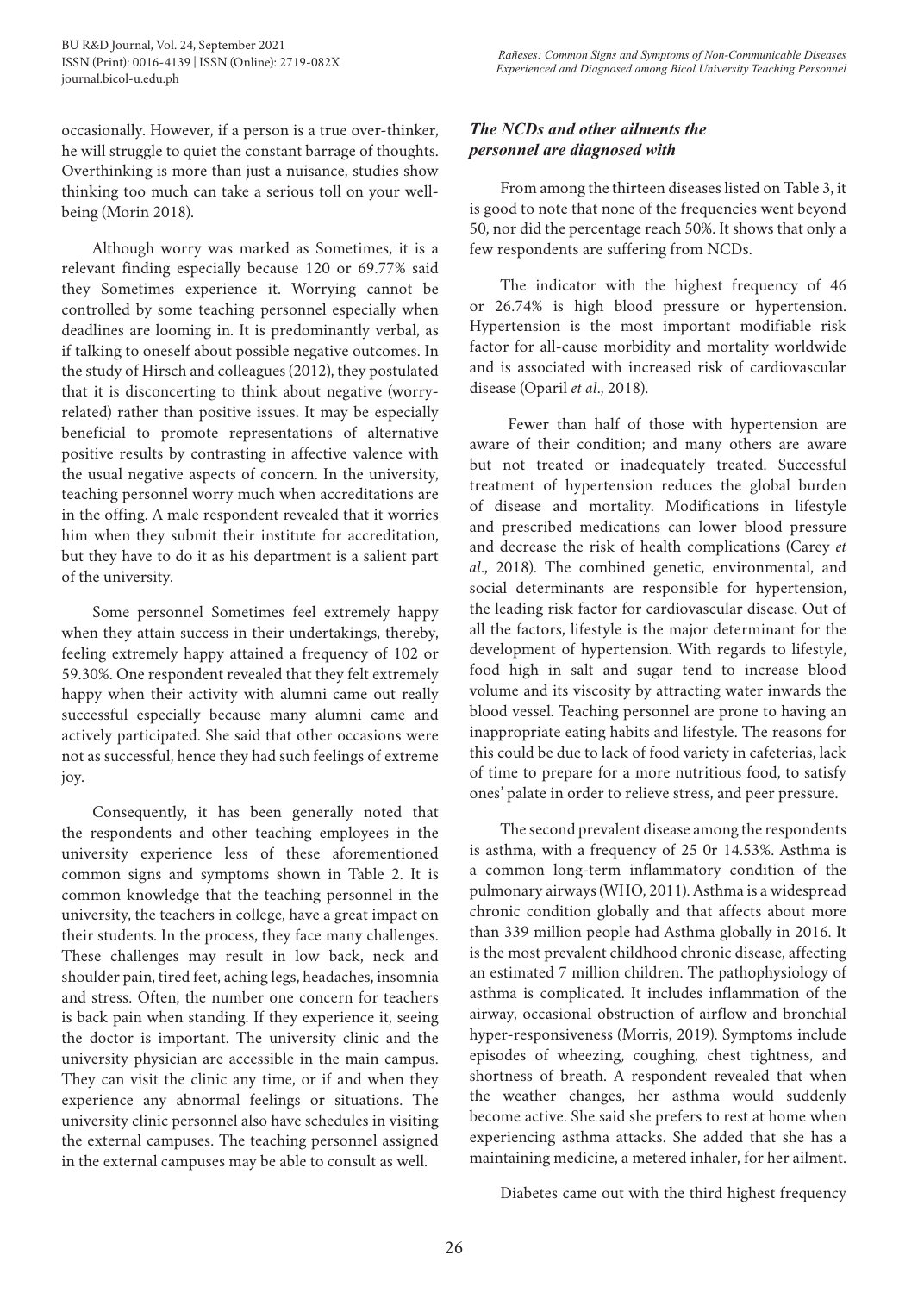of 20 or 11.63%. In a report by WHO (2021), the number of people with diabetes rose from 108 million in 1980 to 422 million in 2014. Prevalence has been rising more rapidly in low- and middle-income countries than in highincome countries. Diabetes or diabetes mellitus refers to a group of disorders that affect the use of blood sugar by the body. Regulation of glucose metabolism is critical for brain physiology and disturbed glucose metabolism in the brain underlies several diseases affecting both the brain itself (Mergenthaler *et al*., 2013). Moreover, according to Khan and colleagues (2020), with urban lifestyle and the aging population, the prevalence of diabetes mellitus is increasingly growing, posing a great burden on individual well-being and socioeconomic growth. There have been studies of obesity and aging, and other environmental factors contributing to diabetes mellitus.

The next two diagnosed NCDs of the BU teaching workforce with the 4th and 5th highest frequencies are arthritis/rheumatoid arthritis with 18 or 10.47% and obesity with a frequency of 14 or 8.14%. Rheumatic or musculoskeletal conditions comprise over 150 diseases and syndromes, which are usually progressive and associated with pain (WHO, 2021), Out of the conditions, rheumatoid arthritis, osteoarthritis, spinal disorders, and severe limb trauma are the conditions with the greatest impact on society. Rheumatoid arthritis has a prevalence between 0.3% and 1% and is more common in women between the ages of 20 and 40 during adulthood in developed countries.

Overweight and obesity are defined as abnormal or excessive fat accumulation that may impair health (WHO, 2021). While having the interview, one male respondent verbalized upon checking his body mass index (BMI), that he is slightly obese. He then verbalized that he used to be in the military and that transferring to the academe brought stark physical changes to his body. As postulated by Nammi and co-researchers (2004), obesity is a serious, chronic medical condition associated with a wide variety of symptoms that are serious and life threatening.

Tabish (2017) posited that lifestyle diseases are ailments that are mainly focused on individuals' everyday behaviors. A number of health conditions that can contribute to chronic NCDs, may have life-threatening effects that are induced by activities that detract people from exercising and drive them into a sedentary routine. Lack of physical activity, unhealthy eating and unhealthy relationship between people and their environment, inappropriate body position and disrupted biological clock are the key factors leading to lifestyle diseases.

Findings on the preventive measures to help promote healthy lifestyle and better performance among the teaching workforce of Bicol University are presented

# *Preventive Measures that may Help Promote Healthy Lifestyle.*

on Table 4. Three broad themes emerged: undergo laboratory exams and vaccine, do exercise, eat and drink

| <b>Diseases</b>                          | Frequency      | Percentage | <b>Rank</b>    |
|------------------------------------------|----------------|------------|----------------|
| High Blood Pressure (Hypertension)       | 46             | 26.74      | 1              |
| Asthma                                   | 25             | 14.53      | 2              |
| <b>Diabetes</b>                          | 20             | 11.63      | 3              |
| Arthritis/Rheumatoid Arthritis           | 18             | 10.47      | $\overline{4}$ |
| Obesity                                  | 14             | 8.14       | 5              |
| Osteoporosis & other Bone/Joint Diseases | 10             | 5.81       | 6.5            |
| Cataracts and other Eye Dses.            | 10             | 5.81       | 6.5            |
| Cardiovascular Disease (Heart Disease)   | 4              | 2.33       | 8              |
| Liver Disease                            | 3              | 1.74       | 9              |
| Chronic Kidney Disease                   | $\mathfrak{D}$ | 1.16       | 11             |
| Cancer (Skin, Lung, Breast, Others)      | $\overline{c}$ | 1.16       | 11             |
| Leukemia & other Hematologic Diseases    | 2              | 1.16       | 11             |
| Chronic Lung Disease                     | 1              | 0.58       | 13             |

**Table 2.** Diagnosed Non-Communicable Disease and Other Ailments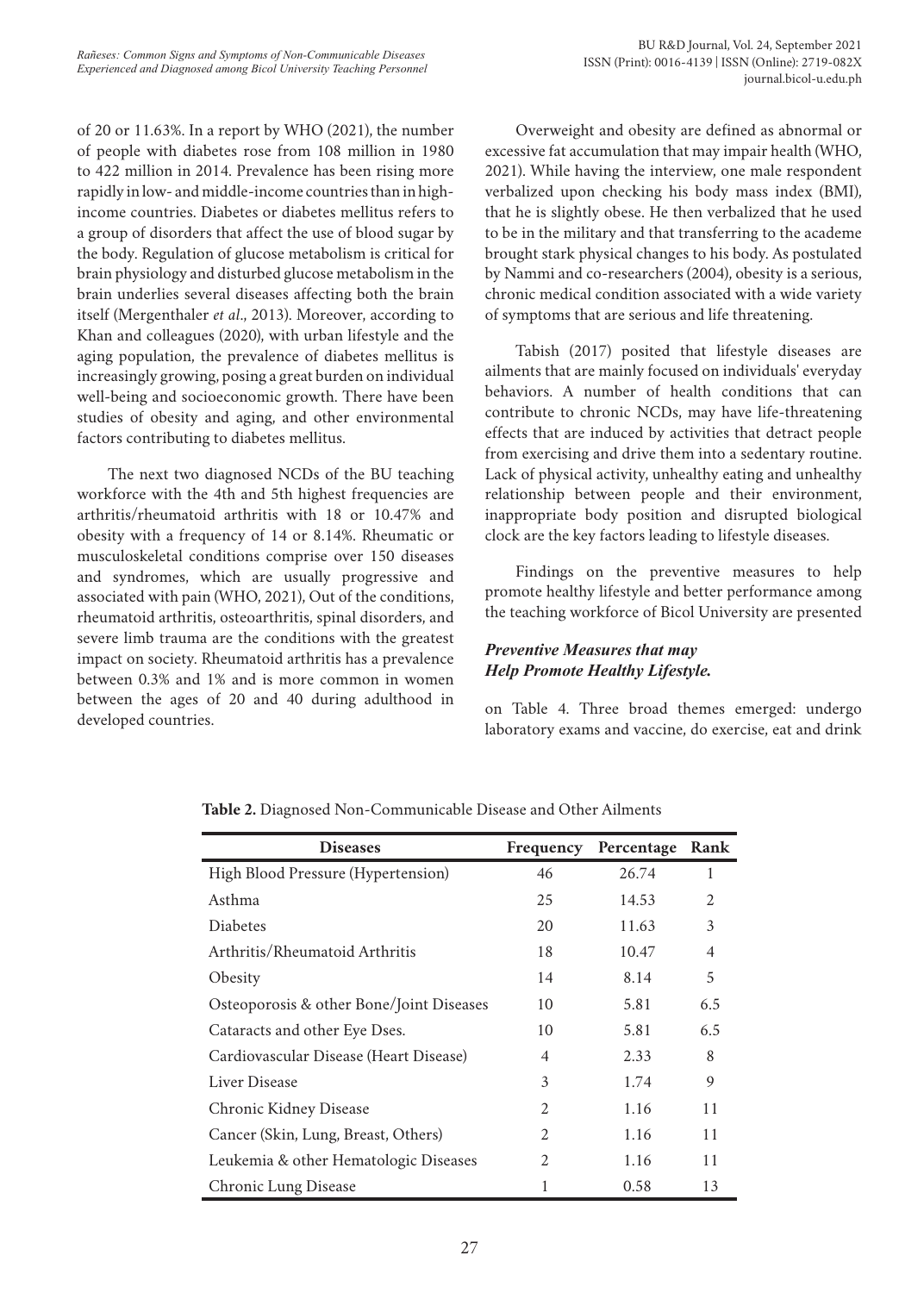healthy, and promote active lifestyle.

Several research participants suggested that teaching personnel in Bicol University must undergo laboratory or diagnostic exams such as Breast Ultrasound, Mammography, Pap Smear, Human Papilloma Virus (HPV) Vaccine and that they must have compulsory annual physical and medical examinations.

In establishing a healthy lifestyle, a proper diet should be taken. A healthy diet can protect the human body against certain types of diseases, in particular NCDs such as obesity, diabetes, cardiovascular diseases, some types of cancer and skeletal conditions (WHO, 2021). Taking vitamins and Food and Drug Administration-approved food supplements may be vital to boost immunity and promote a healthy development. The university teaching workforce may do well not to skip meals and they must eat healthy food all the time.

The other set of preventive measures recommended by the teaching research participants was for the faculty members and other employees in the university to undergo exercises and help themselves to promote active lifestyle. Under this, a lot of recommendations came up. These were: yoga classes, stress debriefing, stress management sessions, spiritual therapy, meditation sessions and others. Yoga classes for one are a notable way to relax and be at peace with oneself and the surroundings. Yoga comprises advice for an ethical lifestyle, spiritual practice,

physical activity, breathing exercises and meditation (Cramer *et al*., 2017). The BUCN may collaborate with a yoga expert to have such activity in the university and schedule a yoga practice to help BU personnel remain healthy with physical and mental health benefits. Yoga helps to develop power, consciousness and harmony in both the mind and the body (Woodyard, 2011). It can also help them manage stress to prevent devastating effects on the body and mind of a teacher and other professionals. Stretching is a good activity to loosen muscle tension and avoid muscle cramps. It helps in blood circulation and promotes relaxation. The BU personnel should take a break from time to time to stretch while working at the computer.

## **Conclusion and Recommendations**

The BU teaching workforce goes on a daily work without suffering from serious signs and symptoms, and only a few are diagnosed with non-communicable diseases like hypertension and diabetes.

Preventive measures to help promote healthy lifestyle and better performing teaching personnel were recommended. There could be a series of lectures, seminars and fora on the prevention of noncommunicable diseases and promotion of healthy lifestyle just to keep everyone abreast of updates and

|                                                                                                                                                                                              | <b>Indicators</b>                                                                                                                                                                                                                                                   |                                                                                                                                                                                                                                                                                                                                                                                                                                                                      |
|----------------------------------------------------------------------------------------------------------------------------------------------------------------------------------------------|---------------------------------------------------------------------------------------------------------------------------------------------------------------------------------------------------------------------------------------------------------------------|----------------------------------------------------------------------------------------------------------------------------------------------------------------------------------------------------------------------------------------------------------------------------------------------------------------------------------------------------------------------------------------------------------------------------------------------------------------------|
| <b>Undergo Laboratory Exams and</b><br>Vaccination                                                                                                                                           | Do Exercise, Eat and Drink<br><b>Healthy</b>                                                                                                                                                                                                                        | <b>Promote Active Lifestyle</b>                                                                                                                                                                                                                                                                                                                                                                                                                                      |
| • Mammography for women and/or<br><b>Breast Ultrasound</b><br>• PAP Smear<br>• Regular Blood Test<br>• Compulsory annual physical and<br>medical check up<br>• HPV Screening and HPV Vaccine | Avoid eating junk food, fatty and<br>salty food<br>• Exercise and drink beer<br>occasionally<br>• Do some sports, jog, walk, Zumba<br>• Proper diet, drink more water, eat<br>more fruits and vegetables<br>• Take food supplements<br>• Frequent physical exercise | • Yoga classes<br>• Stress debriefing<br>• Stress management sessions<br>• Spiritual therapy<br>• Meditation sessions<br>• Learn to manage stress<br>• Unwind if there is too much stress<br>• Should value time outside of work<br>• Maintain a positive outlook in life<br>• Pray and stay away from situations<br>or people that stress you<br>• Engaging oneself in activities that<br>promote physical, mental and<br>emotional wellness<br>• Work-life balance |

**Table 3.** Preventive Measures to Help Promote Healthy Lifestyle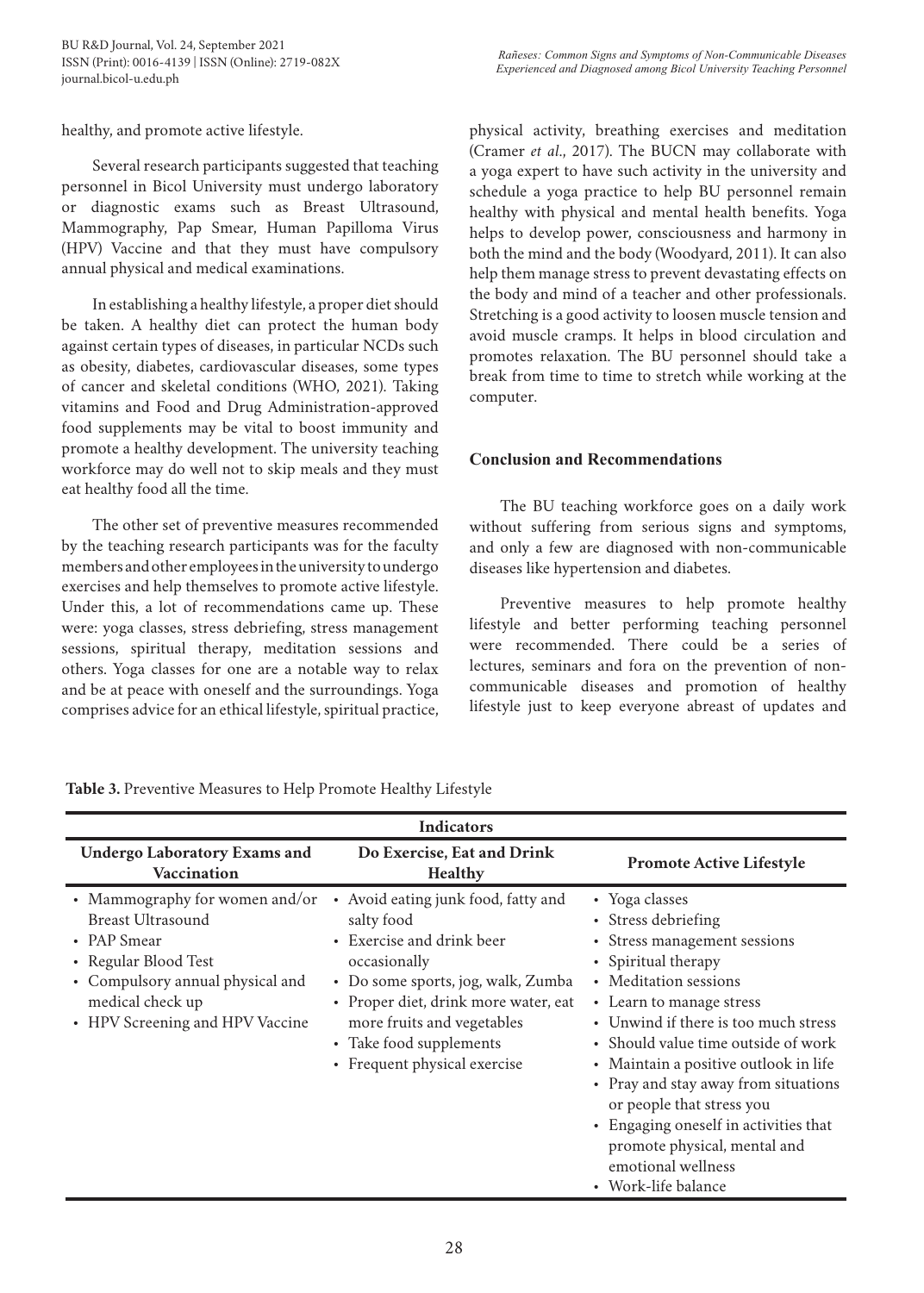new strategies. This may be spearheaded by the BU College of Nursing, in partnership with BU College of Medicine. Healthy, dynamic and fun exercises must be done on a regular basis and both teaching and nonteaching employees must be made to attend. Their workload may be put on hold for 30 to 45 minutes, on that specific schedule, to give them the best opportune time to participate. Qualitative studies are also needed so that BU employees and researchers can continue to listen to the views of their colleagues, even of their superiors or subordinates.

Physical and mental execises, organized by different units of the university may be implemented to complement an university policy on healthy lifestyle.

## **Acknowledgment**

The author verbalizes her great appreciation to Bicol University for the funding of this research. She also expresses her gratitude to BU College of Nursing, to BU Research Development and Management, to BU Publication and Knowledge Management Division, and to the entire administration and staff of BU Office of the Vice President of Research Development and Extension.

#### **References**

- Agaba, E.I., Akanbi, M.O., Agaba, P.A., Ocheke, A.N., Gimba, Z.M., Daniyam, S., & Okeke, E. N. (2017). A survey of non-communicable diseases and their risk factors among university employees: a single institutional study. Cardiovascular Journal of Africa, 28(6), 377–384. https:// doi.org/10.5830/CVJA-2017-021.
- Alias, A.N., Karuppiah, K., How, V., & Perumal, V. (2020). Prevalence of musculoskeletal disorders (MSDS) among primary school female teachers in Terengganu, Malaysia. International Journal of Industrial Ergonomics, 77, 102957. doi:10.1016/j.ergon.2020.102957.
- Ashtarian, H., Mirzabeigi, E., Mahmoodi, E., & Khezeli, M. (2017). Knowledge about Cervical Cancer and Pap Smear and the Factors Influencing the Pap test Screening among Women. International Journal of Community Based Nursing and Midwifery, 5(2), 188–195.
- Bomar, T. M. P.A. (2020). Upper Respiratory Tract Infection. In: StatPearls, Treasure Island (FL): StatPearls Publishing, https://www.ncbi.nlm.nih.gov/books/NBK532961/.
- Carey, R. M., Muntner, P., Bosworth, H. B., & Whelton, P. K. (2018). Prevention and control of hypertension: JACC

health promotion series. Journal of the American College of Cardiology, 72(11), 1278-1293.

- Cramer, H., Lauche, R., Klose, P., Lange, S., Langhorst, J., & Dobos, G.J. (2017). Yoga for improving health-related quality of life, mental health and cancer-related symptoms in women diagnosed with breast cancer. The Cochrane Database of Systematic Reviews, 1(1), CD010802. https:// doi.org/10.1002/14651858.CD010802.pub2.
- Department of labor and Employment. (2017). Department Order No. 184, Series of 2017: Safety and health measures for workers who, by the nature of their work, have to spend long hours sitting.
- Eng, J. Y., Moy, F. M., & Bulgiba, A. (2016). Impact of a Workplace Health Promotion Program on Employees' Blood Pressure in a Public University. PloS one, 11(2), e0148307. https:// doi.org/10.1371/journal.pone.0148307.
- Hirsch, C.R., Hayes, S., Mathews, A., Perman, G., & Borkovec, T. (2012). The extent and nature of imagery during worry and positive thinking in generalized anxiety disorder, Journal of Abnormal Psychology, 121 (1), 238-243.
- Khan, M.A.B., Hashim, M.J., King, J.K., Govender, R.D., Mustafa, H., & Al Kaabi, J. (2020). Epidemiology of type 2 diabetes global burden of disease and forecasted trends. Journal of Epidemiology and Global Health, 10(1) 107–111.
- Mergenthaler, P., Lindauer, U., Dienel, G.A., & Meisel, A. (2013). Sugar for the brain: the role of glucose in physiological and pathological brain function. Trends in Neurosciences, 36(10), 587–597. https://doi.org/10.1016/j. tins.2013.07.001.
- Morin, A. (2018). Science Says, This is What Happens to You When You Overthink Everything, Newsletters, https:// www.inc.com/amy-morin/science-says-this-is-whathappens-when-you-overthink-things.html
- Morris, M.J. (2019). Asthma, Medscape, https://emedicine. medscape.com/article/296301-overview.
- Morrison, W. (2018). What are the causes of muscle aches? Medical News Today 322869.
- Nammi, S., Koka, S., and Chinnala, K.M. (2004). Obesity: An overview on its current perspectives and treatment options. Nutrition Journal 3, 3. https://doi.org/10.1186/1475- 2891-3-3.
- National Institute of Neurological Disorders and Stroke. (2019). Low Back Pain Fact Sheet. https://www.ninds.nih.gov/ Disorders/Patient-Caregiver-Education/Fact-Sheets/ Low-Back-Pain-Fact-Sheet.
- Nordqvist, C. (2017). All About Coughs and Their Causes, Medical News Today, Newsletter, Healthline Media, UK Ltd. Brighton, UK.